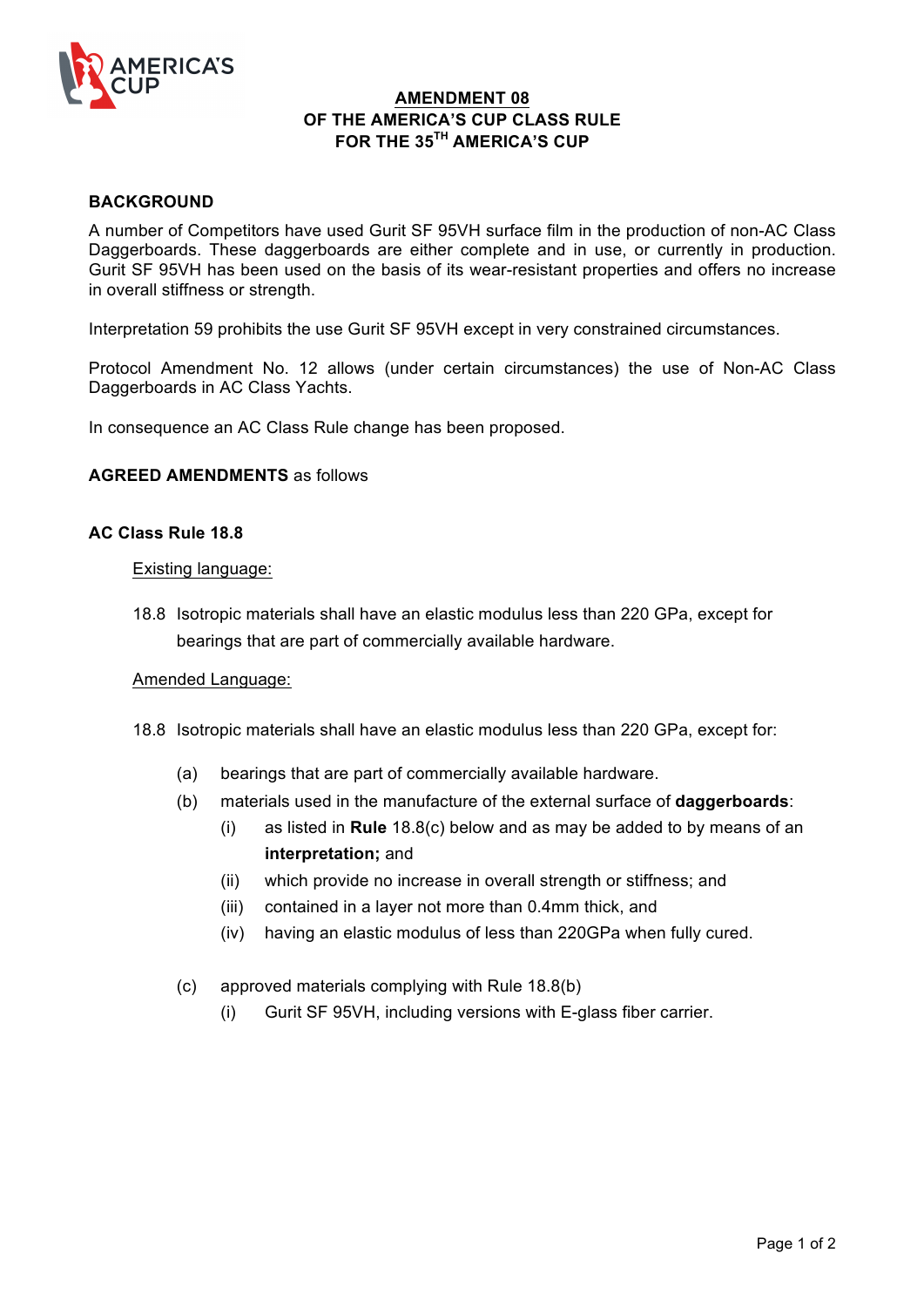**Amendment 8 Dated on November 8, 2016**

# **AGREED AND ACCEPTED:**

| ORACLE TEAM USA (Defender)                                                                                            |                                                |
|-----------------------------------------------------------------------------------------------------------------------|------------------------------------------------|
| <b>ARTEMIS RACING (Challenger)</b>                                                                                    | James Spithill<br>by: $\overline{\phantom{a}}$ |
|                                                                                                                       |                                                |
| <b>BEN AINSLIE RACING (Challenger)</b>                                                                                |                                                |
|                                                                                                                       |                                                |
|                                                                                                                       |                                                |
| <b>GROUPAMA TEAM FRANCE (Challenger)</b>                                                                              |                                                |
| <u> 1980 - Johann Barn, mars eta bainar eta bainar eta baina eta baina eta baina eta baina eta baina eta baina e</u>  |                                                |
| <b>EMIRATES TEAM NEW ZEALAND (Challenger)</b>                                                                         |                                                |
| <u> 1980 - Johann Stoff, deutscher Stoffen und der Stoffen und der Stoffen und der Stoffen und der Stoffen und de</u> |                                                |
| <b>TEAM JAPAN (Challenger)</b>                                                                                        |                                                |
|                                                                                                                       |                                                |
|                                                                                                                       |                                                |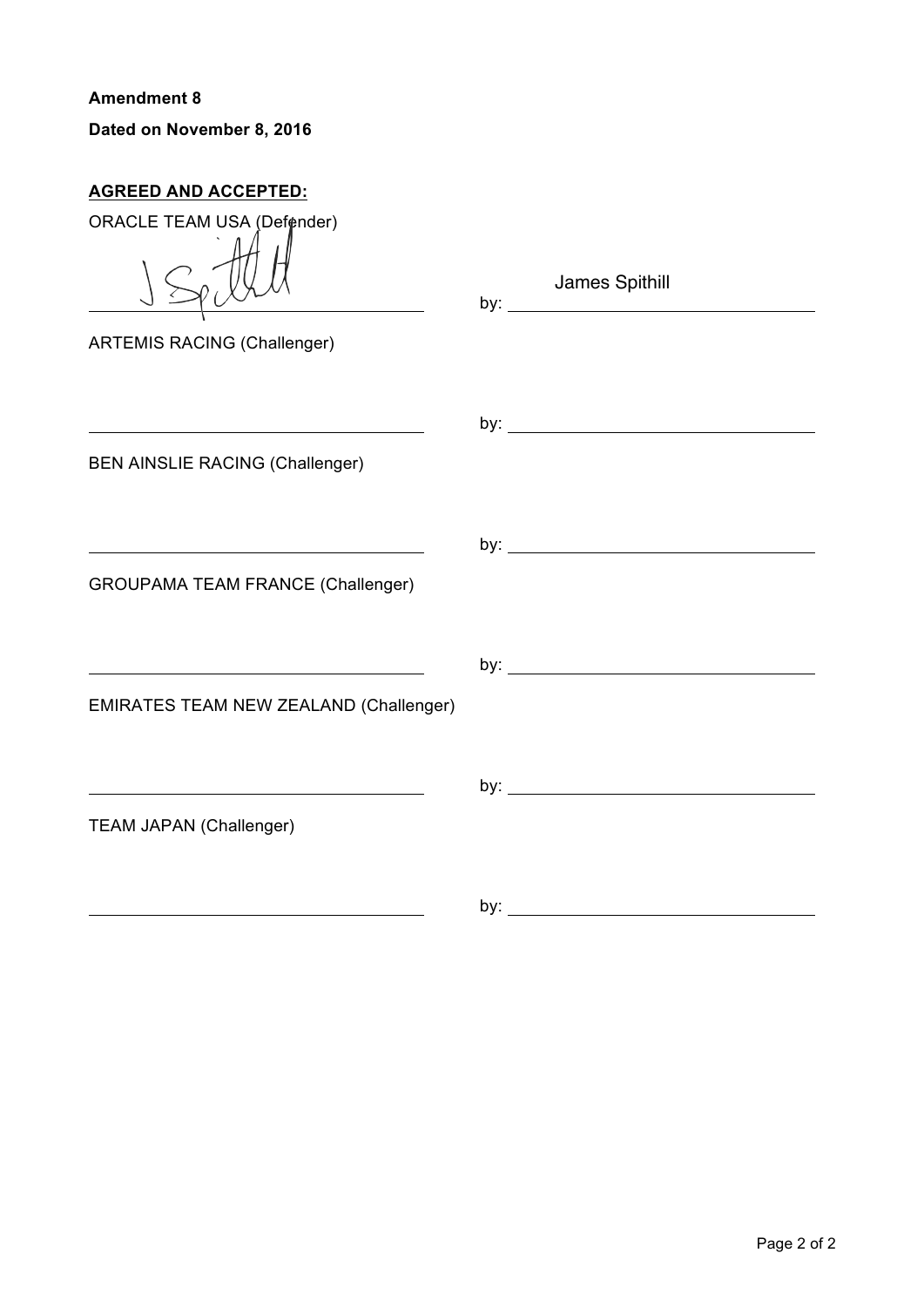**Dated on November 8, 2016**

# **AGREED AND ACCEPTED:**

ORACLE TEAM USA (Defender)

| <b>ARTEMIS RACING (Challenger)</b>                                                                                                                             |                              |
|----------------------------------------------------------------------------------------------------------------------------------------------------------------|------------------------------|
| ln 19/<br><b>BEN AINSLIE RACING (Challenger)</b>                                                                                                               | by: 8th November 2016        |
| <u> 1989 - Johann Barn, fransk politik (f. 1989)</u><br><b>GROUPAMA TEAM FRANCE (Challenger)</b>                                                               |                              |
| <u> 1980 - Johann Barn, mars eta bainar eta bainar eta baina eta baina eta baina eta baina eta baina eta baina e</u><br>EMIRATES TEAM NEW ZEALAND (Challenger) |                              |
| <b>TEAM JAPAN (Challenger)</b>                                                                                                                                 |                              |
|                                                                                                                                                                | by: $\overline{\phantom{a}}$ |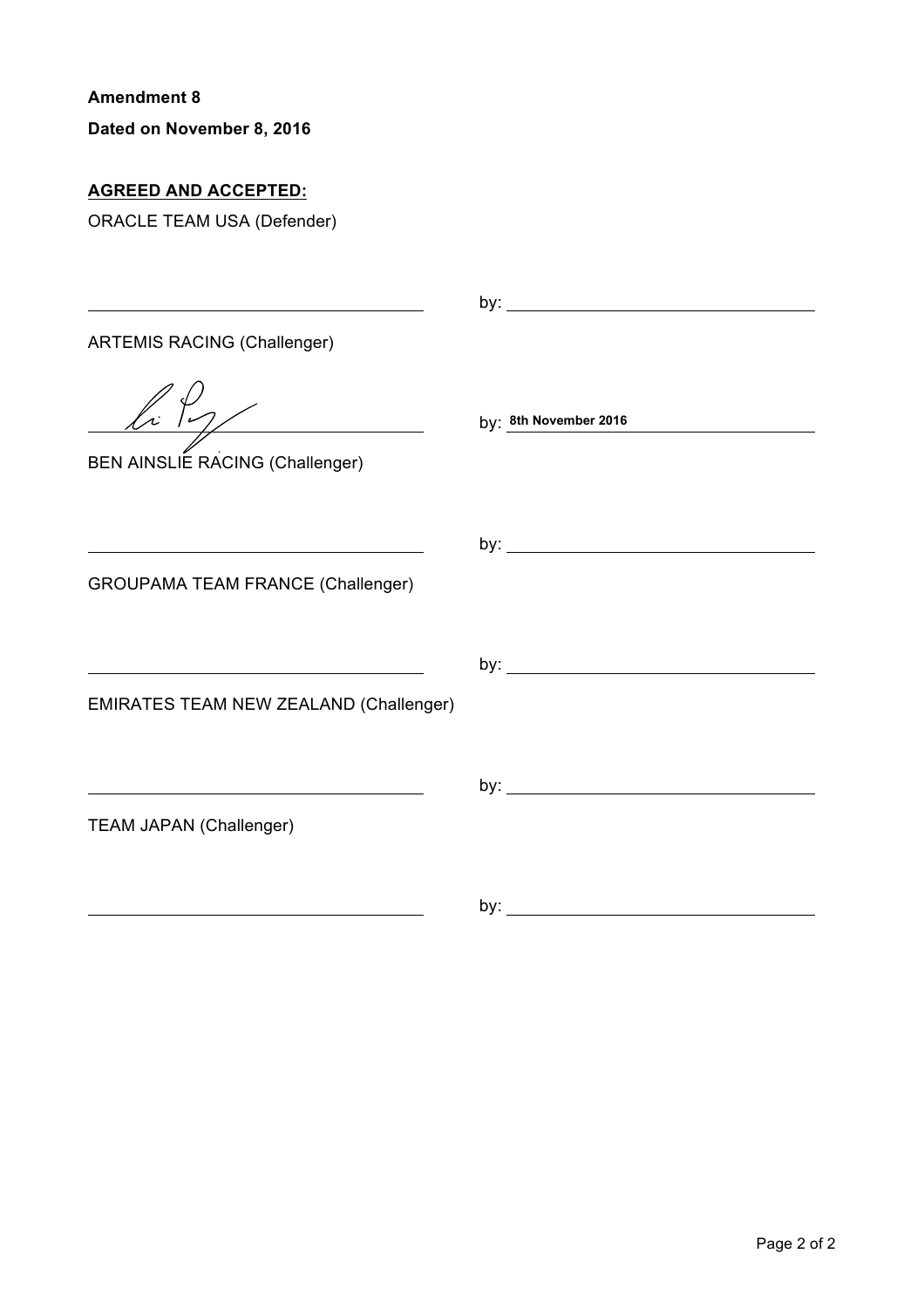**Dated on November 8, 2016**

## **AGREED AND ACCEPTED:**

ORACLE TEAM USA (Defender)

| <u> 1989 - Johann Stoff, deutscher Stoffen und der Stoffen und der Stoffen und der Stoffen und der Stoffen und der</u>                                           |                 |
|------------------------------------------------------------------------------------------------------------------------------------------------------------------|-----------------|
| <b>ARTEMIS RACING (Challenger)</b>                                                                                                                               |                 |
| $C.f.$ fil<br>$\overline{\phantom{a}}$<br><b>BEN AINSLIE RACING (Challenger)</b>                                                                                 | by: Ben Ainslie |
| <u> 1989 - Johann Barn, mars ann an t-Amhain Aonaich an t-Aonaich an t-Aonaich ann an t-Aonaich ann an t-Aonaich</u><br><b>GROUPAMA TEAM FRANCE (Challenger)</b> |                 |
| <b>EMIRATES TEAM NEW ZEALAND (Challenger)</b>                                                                                                                    |                 |
| <b>TEAM JAPAN (Challenger)</b>                                                                                                                                   |                 |
|                                                                                                                                                                  |                 |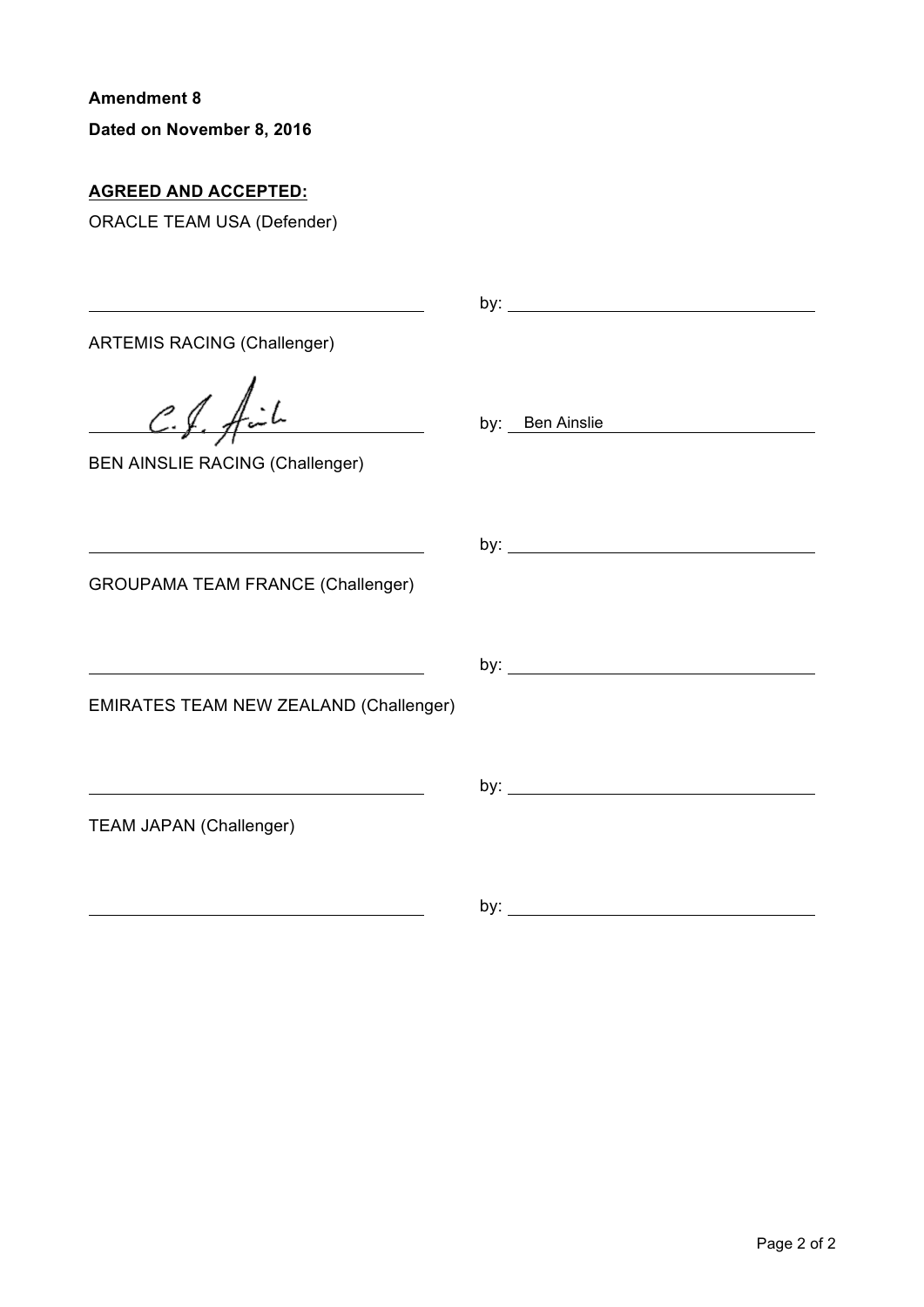Dated on November 8, 2016

### **AGREED AND ACCEPTED:**

**ORACLE TEAM USA (Defender)** 

**ARTEMIS RACING (Challenger)** 

**BEN AINSLIE RACING (Challenger)** 

GROUPAMA TEAM FRANCE (Challenger)

by: Bruce Quebox.

**EMIRATES TEAM NEW ZEALAND (Challenger)** 

| $\mathbf{u}$ |  |
|--------------|--|
| -            |  |

**TEAM JAPAN (Challenger)** 

by: DEAN BAILEY